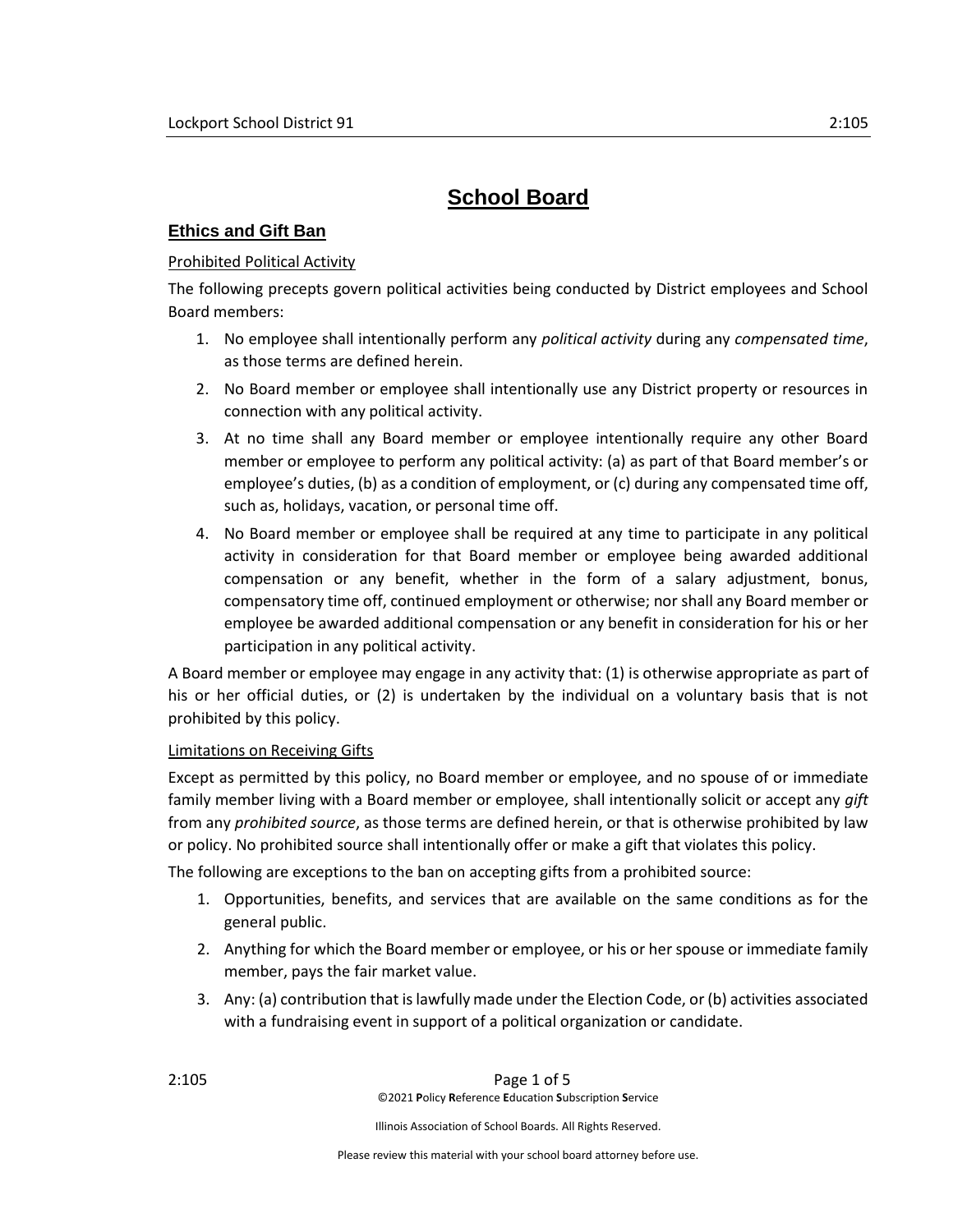- 4. Educational materials and missions.
- 5. Travel expenses for a meeting to discuss business.
- 6. A gift from a relative, meaning those people related to the individual as father, mother, son, daughter, brother, sister, uncle, aunt, great aunt, great uncle, first cousin, nephew, niece, husband, wife, grandfather, grandmother, grandson, granddaughter, father-in-law, motherin-law, son-in-law, daughter-in-law, brother-in-law, sister-in-law, stepfather, stepmother, stepson, stepdaughter, stepbrother, stepsister, half brother, half sister, and including the father, mother, grandfather, or grandmother of the individual's spouse and the individual's fiancé or fiancée.
- 7. Anything provided by an individual on the basis of a personal friendship unless the recipient has reason to believe that, under the circumstances, the gift was provided because of the official position or employment of the recipient or his or her spouse or immediate family member and not because of the personal friendship. In determining whether a gift is provided on the basis of personal friendship, the recipient shall consider the circumstances under which the gift was offered, such as: (a) the history of the relationship between the individual giving the gift and the recipient of the gift, including any previous exchange of gifts between those individuals; (b) whether to the actual knowledge of the recipient the individual who gave the gift personally paid for the gift or sought a tax deduction or business reimbursement for the gift; and (c) whether to the actual knowledge of the recipient the individual who gave the gift also at the same time gave the same or similar gifts to other Board members or employees, or their spouses or immediate family members.
- 8. Food or refreshments not exceeding \$75 per person in value on a single calendar day; provided that the food or refreshments are: (a) consumed on the premises from which they were purchased or prepared; or (b) catered. *Catered* means food or refreshments that are purchased ready to consume, which are delivered by any means.
- 9. Food, refreshments, lodging, transportation, and other benefits resulting from outside business or employment activities (or outside activities that are not connected to the official duties of a Board member or employee), if the benefits have not been offered or enhanced because of the official position or employment of the Board member or employee, and are customarily provided to others in similar circumstances.
- 10. Intra-governmental and inter-governmental gifts. *Intra-governmental gift* means any gift given to a Board member or employee from another Board member or employee, and *intergovernmental gift* means any gift given to a Board member or employee from an officer or employee of another governmental entity.
- 11. Bequests, inheritances, and other transfers at death.
- 12. Any item or items from any one prohibited source during any calendar year having a cumulative total value of less than \$100.

Each of the listed exceptions is mutually exclusive and independent of every other.

Illinois Association of School Boards. All Rights Reserved.

Please review this material with your school board attorney before use.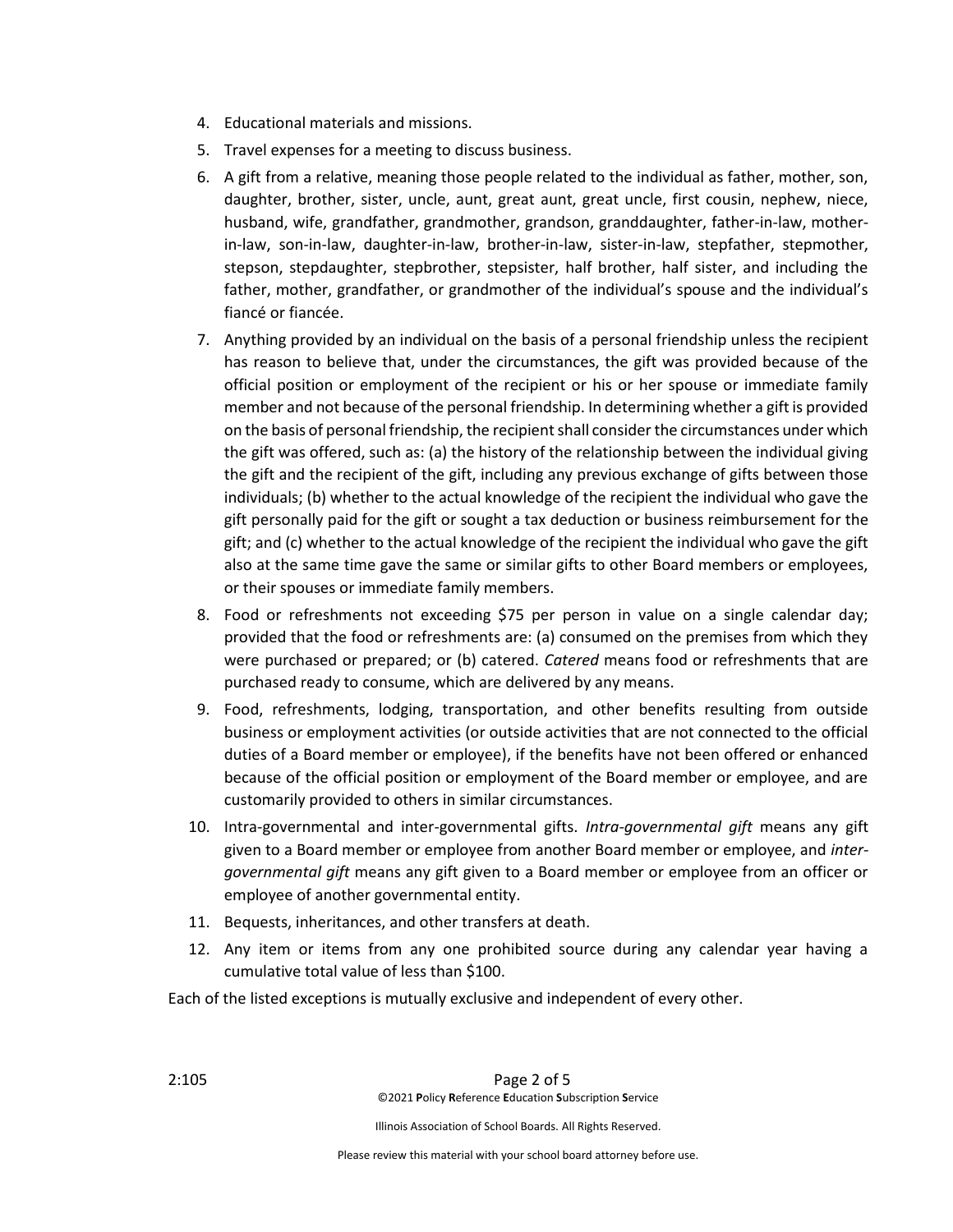A Board member or employee, his or her spouse or an immediate family member living with the Board member or employee, does not violate this policy if the recipient promptly takes reasonable action to return a gift from a prohibited source to its source or gives the gift or an amount equal to its value to an appropriate charity that is exempt from income taxation under 26 U.S.C.  $\S501(c)(3)$ .

# Enforcement

The Board President and Superintendent shall seek guidance from the Board attorney concerning compliance with and enforcement of this policy and State ethics laws. The Board may, as necessary or prudent, appoint an Ethics Advisor for this task.

Written complaints alleging a violation of this policy shall be filed with the Superintendent or Board President. If attempts to correct any misunderstanding or problem do not resolve the matter, the Superintendent or Board President shall, after consulting with the Board Attorney, either place the alleged violation on a Board meeting agenda for the Board's disposition or refer the complainant to Board policy 2:260, *Uniform Grievance Procedure*. A Board member who is related, either by blood or by marriage, up to the degree of first cousin, to the person who is the subject of the complaint, shall not participate in any decision-making capacity for the Board. If the Board finds it more likely than not that the allegations in a complaint are true, it shall notify the State's Attorney and/or consider disciplinary action for the employee.

#### Definitions

Unless otherwise stated, all terms used in this policy have the definitions given in the State Officials and Employees Ethics Act, 5 ILCS 430/1-5.

# *Political activity* means:

- 1. Preparing for, organizing, or participating in any political meeting, political rally, political demonstration, or other political event.
- 2. Soliciting contributions, including but not limited to the purchase of, selling, distributing, or receiving payment for tickets for any political fundraiser, political meeting, or other political event.
- 3. Soliciting, planning the solicitation of, or preparing any document or report regarding anything of value intended as a campaign contribution.
- 4. Planning, conducting, or participating in a public opinion poll in connection with a campaign for elective office or on behalf of a political organization for political purposes or for or against any referendum question.
- 5. Surveying or gathering information from potential or actual voters in an election to determine probable vote outcome in connection with a campaign for elective office or on behalf of a political organization for political purposes or for or against any referendum question.
- 6. Assisting at the polls on Election Day on behalf of any political organization or candidate for elective office or for or against any referendum question.
- 7. Soliciting votes on behalf of a candidate for elective office or a political organization or for or against any referendum question or helping in an effort to get voters to the polls.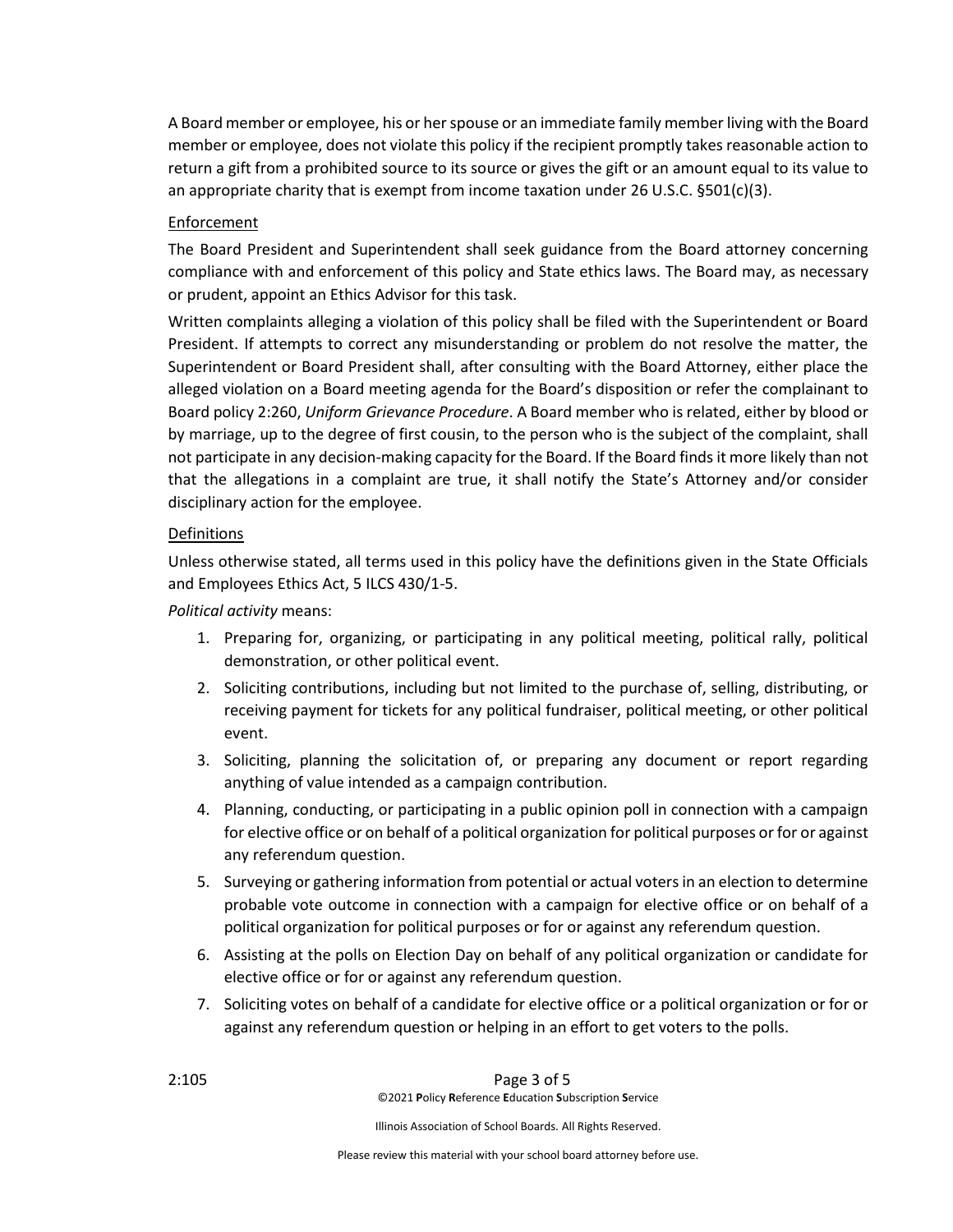- 8. Initiating for circulation, preparing, circulating, reviewing, or filing any petition on behalf of a candidate for elective office or for or against any referendum question.
- 9. Making contributions on behalf of any candidate for elective office in that capacity or in connection with a campaign for elective office.
- 10. Preparing or reviewing responses to candidate questionnaires.
- 11. Distributing, preparing for distribution, or mailing campaign literature, campaign signs, or other campaign material on behalf of any candidate for elective office or for or against any referendum question.
- 12. Campaigning for any elective office or for or against any referendum question.
- 13. Managing or working on a campaign for elective office or for or against any referendum question.
- 14. Serving as a delegate, alternate, or proxy to a political party convention.
- 15. Participating in any recount or challenge to the outcome of any election.

With respect to an employee whose hours are not fixed, *compensated time* includes any period of time when the employee is on premises under the control of the District and any other time when the employee is executing his or her official duties, regardless of location.

*Prohibited source* means any person or entity who:

- 1. Is seeking official action by: (a) a Board member, or (b) an employee, or by the Board member or another employee directing that employee;
- 2. Does business or seeks to do business with: (a) a Board member, or (b) an employee, or with the Board member or another employee directing that employee;
- 3. Conducts activities regulated by: (a) a Board member, or (b) an employee or by the Board member or another employee directing that employee;
- 4. Has an interest that may be substantially affected by the performance or non-performance of the official duties of the Board member or employee;
- 5. Is registered or required to be registered with the Secretary of State under the Lobbyist Registration Act, except that an entity does not become a prohibited source merely because a registered lobbyist is one of its members or serves on its board of directors; or
- 6. Is an agent of, a spouse of, or an immediate family member living with a prohibited source.

*Gift* means any gratuity, discount, entertainment, hospitality, loan, forbearance, or other tangible or intangible item having monetary value including but not limited to, cash, food and drink, and honoraria for speaking engagements related to or attributable to government employment or the official position of a Board member or employee.

#### Complaints of Sexual Harassment Made Against Board Members by Elected Officials

Pursuant to the State Officials and Employees Ethics Act (5 ILCS 430/70-5), members of the Board and other elected officials are encouraged to promptly report claims of sexual harassment by a Board member. Every effort should be made to file such complaints as soon as possible, while facts are

Illinois Association of School Boards. All Rights Reserved.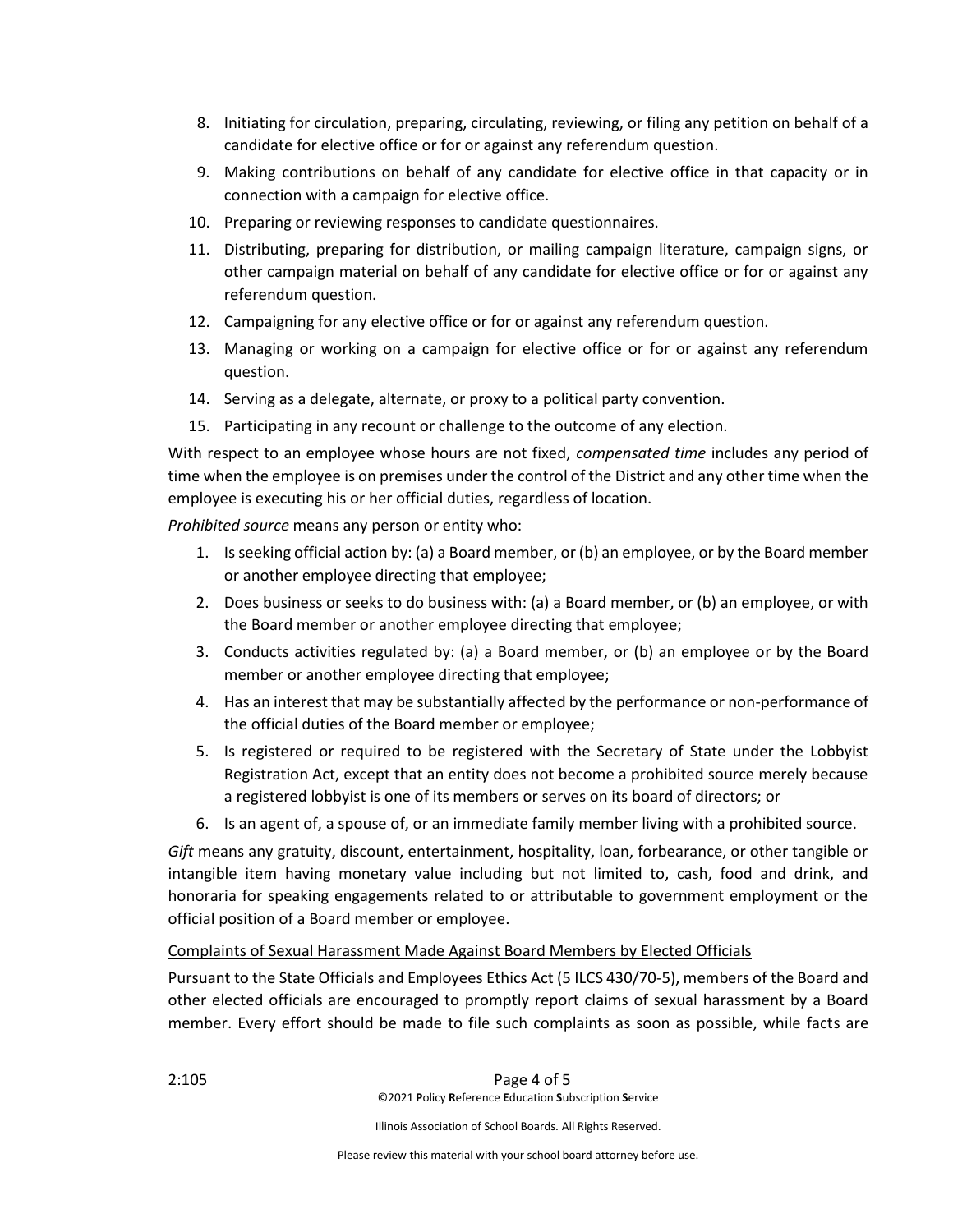known and potential witnesses are available. If the official feels comfortable doing so, he or she should directly inform the individual that the individual's conduct or communication is offensive and must stop.

Board members and elected officials should report claims of sexual harassment against a member of the Board to the Board President or Superintendent. If the report is made to the Superintendent, the Superintendent shall promptly notify the President, or if the President is the subject of the complaint, the Vice President. Reports of sexual harassment will be confidential to the greatest extent practicable.

When a complaint of sexual harassment is made against a member of the Board by another Board member or other elected official, the Board President shall appoint a qualified outside investigator who is not a District employee or Board member to conduct an independent review of the allegations. If the allegations concern the President, or the President is a witness or otherwise conflicted, the Vice President shall make the appointment. If the allegations concern both the President and Vice President, and/or they are witnesses or otherwise conflicted, the Board Secretary shall make the appointment. The investigator shall prepare a written report and submit it to the Board.

If a Board member has engaged in sexual harassment, the matter will be addressed in accordance with the authority of the Board.

The Superintendent will post this policy on the District website and/or make this policy available in the District's administrative office.

| LEGAL REF.:        | 105 ILCS 5/22-90 (final citation pending).                                                                                                                                                                                                   |
|--------------------|----------------------------------------------------------------------------------------------------------------------------------------------------------------------------------------------------------------------------------------------|
|                    | 5 ILCS 430/, State Officials and Employees Ethics Act.                                                                                                                                                                                       |
|                    | 10 ILCS 5/9-25.1, Election Interference Prohibition Act.                                                                                                                                                                                     |
| <b>CROSS REF.:</b> | 2:100 (Board Member Conflict of Interest), 2:110 (Qualifications, Term, and<br>Duties of Board Officers), 2:260 (Uniform Grievance Procedure), 4:60 (Purchases<br>and Contracts), 5:120 (Employee Ethics; Conduct; and Conflict of Interest) |

Adopted: February 2022

2:105 Page 5 of 5 ©2021 **P**olicy **R**eference **E**ducation **S**ubscription **S**ervice

Illinois Association of School Boards. All Rights Reserved.